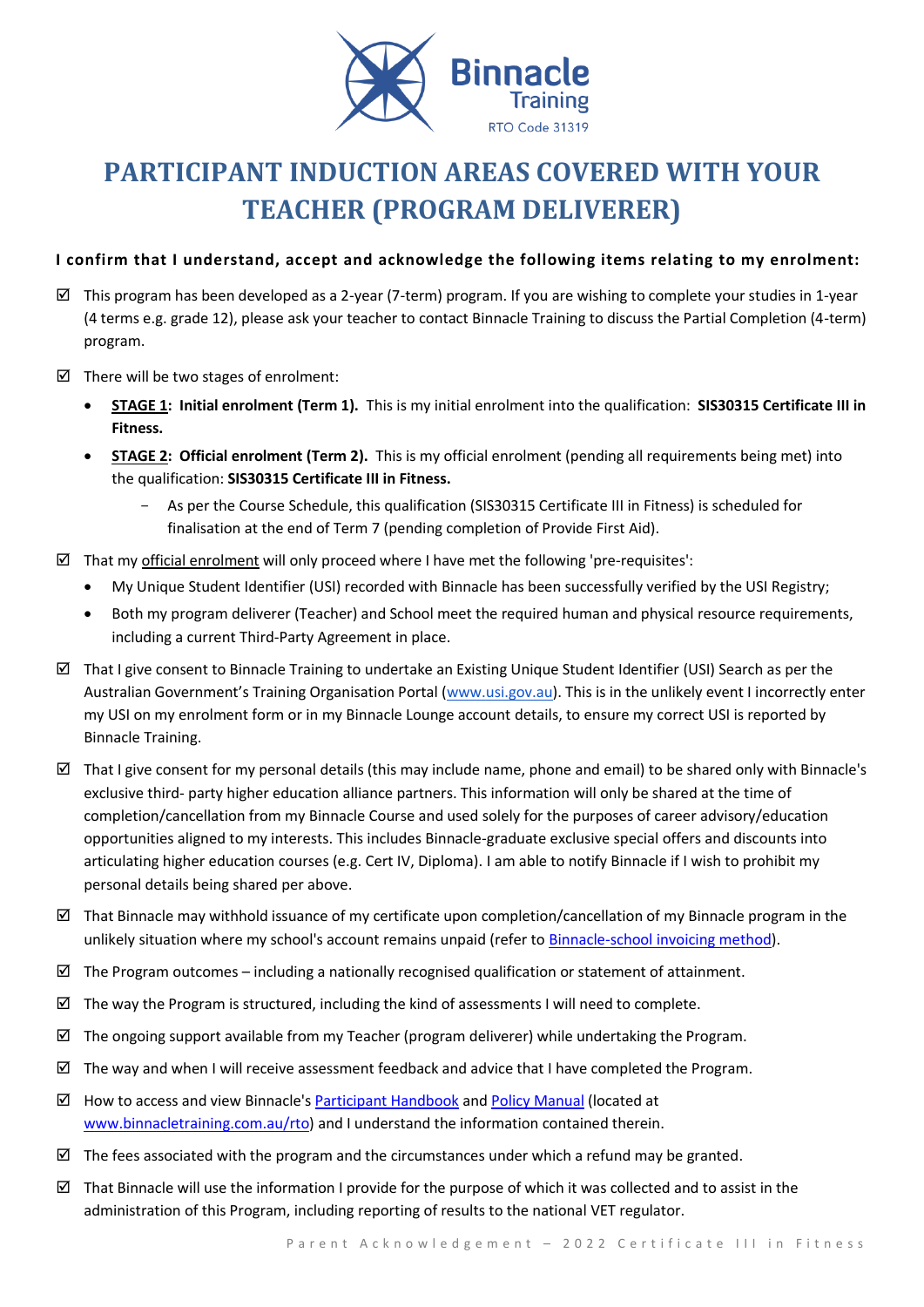

- That I consent to the potential use of my image for marketing purposes (e.g. website, brochures, social media). I acknowledge Binnacle will always endeavour to contact me (via my program deliverer) to re-confirm my acceptance prior to publishing.
- $\boxtimes$  That I can access my own records provided to Binnacle at any time by contacting Binnacle administration.
- That I am responsible for any personal injuries sustained during the program.
- That I am able to apply (by notifying my teacher) for Recognition of Prior Learning (RPL) if I feel I already demonstrate competence in one or more areas within this program.
- That if I enter a course that has already commenced. I may not have the opportunity to complete the full qualification and may only receive a Statement of Attainment for the competencies achieved.

## **PRIVACY NOTICE**

## **Why we collect your personal information**

As a Registered Training Organisation (RTO), we collect your personal information so we can process and manage your enrolment in a Vocational Education and Training (VET) course with us.

#### **How we use your personal information**

We use your personal information to enable us to deliver VET courses to you, and otherwise, as needed, to comply with our obligations as an RTO.

#### **How we disclose your personal information**

We are required by law (under the *National Vocational Education and Training Regulator Act 2011* (Cth) (NVETR Act)) to disclose the personal information we collect about you to the National VET Data Collection kept by the National Centre for Vocational Education Research Ltd (NCVER). The NCVER is responsible for collecting, managing, analysing and communicating research and statistics about the Australian VET sector.

We are also authorised by law (under the NVETR Act) to disclose your personal information to the relevant state or territory training authority.

## **How the NCVER and other bodies handle your personal information**

The NCVER will collect, hold, use and disclose your personal information in accordance with the law, including the *Privacy Act 1988* (Cth) (Privacy Act) and the NVETR Act. Your personal information may be used and disclosed by NCVER for purposes that include populating authenticated VET transcripts; administration of VET; facilitation of statistics and research relating to education, including surveys and data linkage; and understanding the VET market.

The NCVER is authorised to disclose information to the Australian Government Department of Education, Skills and Employment (DESE), Commonwealth authorities, State and Territory authorities (other than registered training organisations) that deal with matters relating to VET and VET regulators for the purposes of those bodies, including to enable:

- administration of VET, including program administration, regulation, monitoring and evaluation;
- facilitation of statistics and research relating to education, including surveys and data linkage; and
- understanding how the VET market operates, for policy, workforce planning and consumer information.

The NCVER may also disclose personal information to persons engaged by NCVER to conduct research on NCVER's behalf.

The NCVER does not intend to disclose your personal information to any overseas recipients.

For more information about how the NCVER will handle your personal information please refer to the NCVER's Privacy Policy at [www.ncver.edu.au/privacy.](http://www.ncver.edu.au/privacy)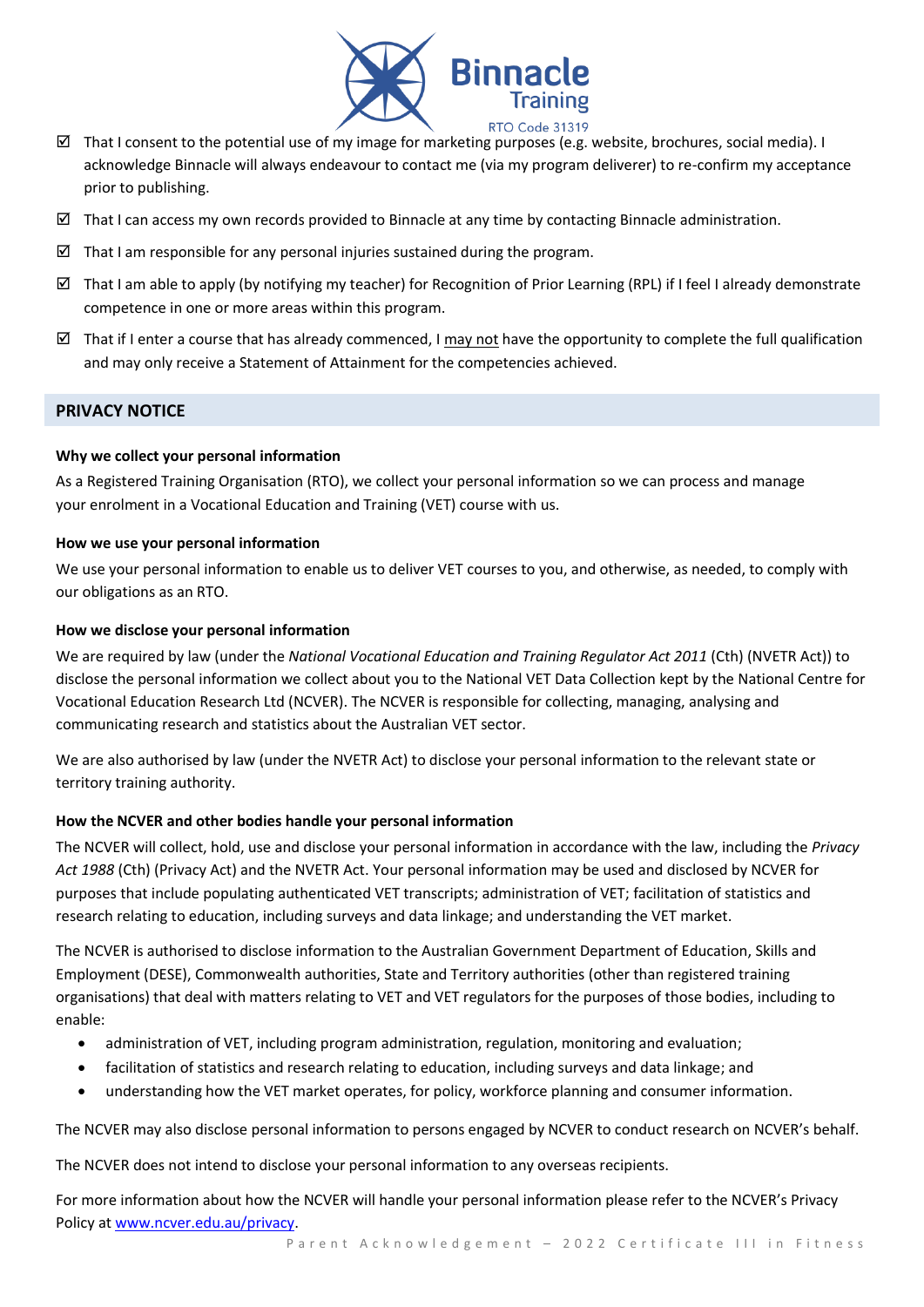

If you would like to seek access to or correct your information, in the first instance, please contact your RTO using the contact details listed below.

DESE is authorised by law, including the Privacy Act and the NVETR Act, to collect, use and disclose your personal information to fulfil specified functions and activities. For more information about how the DESE will handle your personal information, please refer to the DESE VET Privacy Notice at [https://www.dese.gov.au/national-vet-data/vet-privacy](https://www.dese.gov.au/national-vet-data/vet-privacy-notice)[notice.](https://www.dese.gov.au/national-vet-data/vet-privacy-notice)

#### **Surveys**

You may receive a student survey which may be run by a government department or an NCVER employee, agent, thirdparty contractor or another authorised agency. Please note you may opt out of the survey at the time of being contacted.

## **Contact information**

At any time, you may contact Binnacle Training to:

- request access to your personal information;
- correct your personal information;
- make a complaint about how your personal information has been handled; and
- ask a question about this Privacy Notice.

## **BINNACLE TRAINING CONTACT DETAILS**

Email: [admin@binnacletraining.com.au](mailto:admin@binnacletraining.com.au)

Phone: 1300 303 715

To access Binnacle Training's Privacy Policy – Website visit [www.binnacletraining.com.au/privacy](http://www.binnacletraining.com.au/privacy)

To access Binnacle Training's Privacy and Personal Information Policy - visit <http://www.binnacletraining.com.au/rto> (Select: Policy Manual)

# **SERVICE AGREEMENT**

## **Responsibilities of Binnacle, as the Registered Training Organisation (RTO):**

- $\boxtimes$  Provide training that responds to the learning needs of all students and is relevant to the training program.
- $\boxtimes$  Provide assessment that is flexible and fair, which meets the assessment criteria of the national training package.
- $\boxtimes$  Identify and provide language, literacy and numeracy support to students as required.
- $\boxtimes$  Recognise qualifications and statements of attainment that a student may present that has been issued by another RTO.
- $\boxtimes$  Provide all training and assessment once a student enrols and commences in their training program. See Participant [Handbook](http://www.binnacletraining.com.au/rto.php) for further details.
- $\boxtimes$  Consult with students and employers to gauge their satisfaction with services.
- $\boxtimes$  Uphold our fees and refund policy and all other policies and procedures as outlined in the Binnacle [Policy Manual.](http://www.binnacletraining.com.au/rto.php)

## **I confirm that I understand, accept and acknowledge the information relating to my enrolment.**